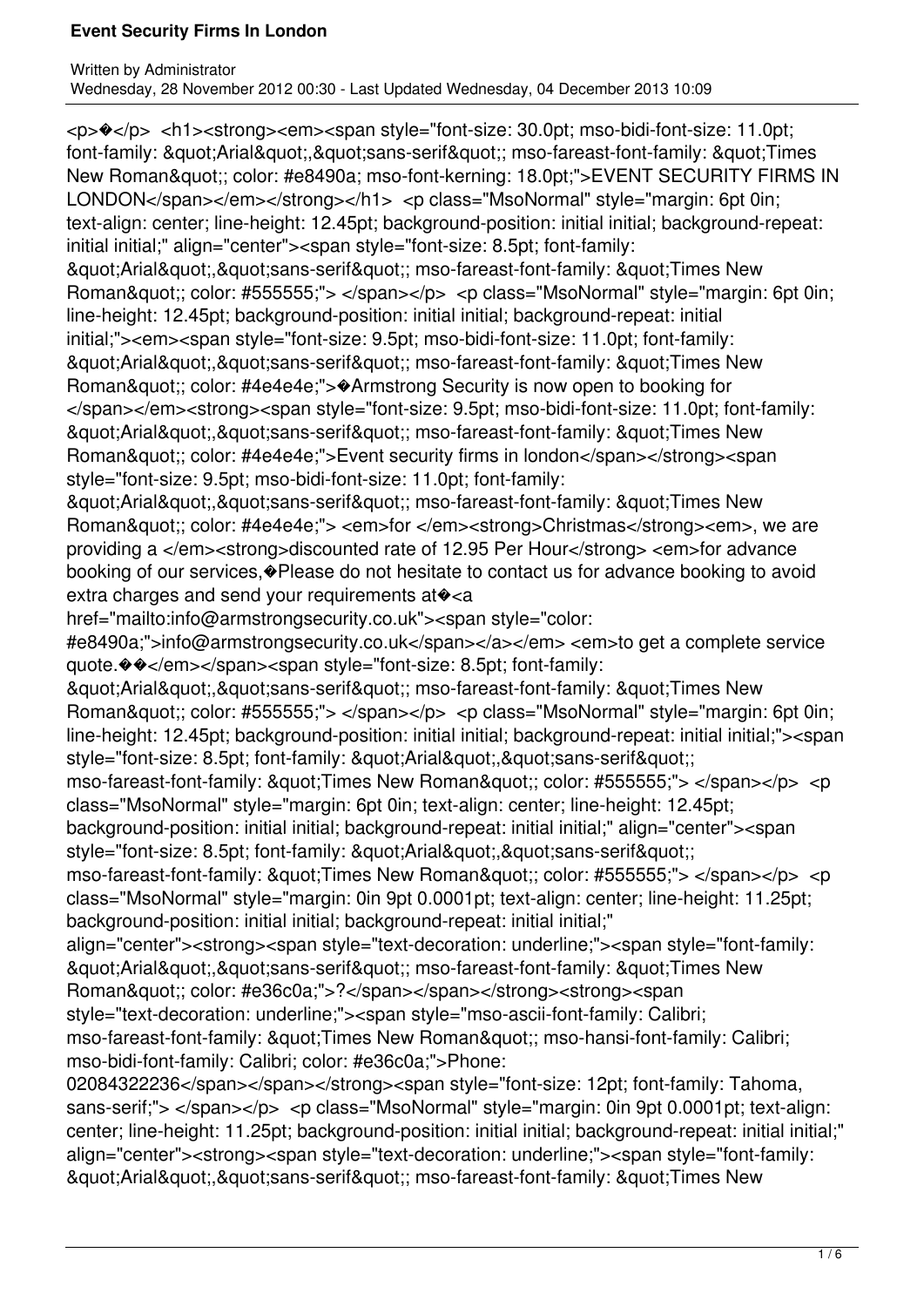Roman&quot:: color: #e36c0a;">?</span></span></strong><strong><span style="text-decoration: underline;"><span style="mso-ascii-font-family: Calibri; mso-fareast-font-family: " Times New Roman"; mso-hansi-font-family: Calibri; mso-bidi-font-family: Calibri; color: #e36c0a;">Mobile: 07896357587</span></span></strong><span style="font-size: 12pt; font-family: Tahoma, sans-serif;"> </span></p> <p class="MsoNormal" style="margin-bottom: 0.0001pt; text-align: center; line-height: 12.45pt; background-position: initial initial; background-repeat: initial initial;" align="center"><strong><span style="text-decoration: underline;"><span style="mso-ascii-font-family: Calibri; mso-fareast-font-family: " Times New Roman"; mso-hansi-font-family: Calibri; mso-bidi-font-family: Arial; color: #e36c0a;">?Email:�<a href="mailto:info@armstrongsecurity.co.uk"><span style="color: #e8490a;">info@armstrongsecurity.co.uk</span></a></span></span></strong><span style="font-size: 8.5pt; font-family: &quot:Arial&quot:,&quot:sans-serif&quot:; mso-fareast-font-family: "Times New Roman"; color: #555555;"> </span></p> <p class="MsoNormal" style="margin-bottom: 0.0001pt; text-align: center; line-height: 12.45pt; background-position: initial initial; background-repeat: initial initial;" align="center"><strong><span style="text-decoration: underline;"><span style="font-size: 8.5pt; mso-bidi-font-size: 11.0pt; font-family: &quot:Arial&quot:.&quot:sans-serif&quot:: mso-fareast-font-family: "Times New Roman"; color: #00144d;">LONDON REGIONAL OFFICE: </span></span></strong><span style="text-decoration: underline;"><span style="font-size: 8.5pt; font-family: "Arial","sans-serif"; mso-fareast-font-family: " Times New Roman"; color: #00144d;">69 WEST GREEN ROAD</span></span><span style="text-decoration: underline;"><span style="font-size: 8.5pt; mso-bidi-font-size: 11.0pt; font-family: "Arial","sans-serif"; mso-fareast-font-family: &quot:Times New Roman&quot:; color: #00144d;"> </span></span><span style="text-decoration: underline;"><span style="font-size: 8.5pt; font-family: "Arial","sans-serif"; mso-fareast-font-family: "Times New Roman&quot:; color: #00144d;">LONDON</span></span><span style="text-decoration: underline;"><span style="font-size: 8.5pt; mso-bidi-font-size: 11.0pt; font-family: "Arial","sans-serif"; mso-fareast-font-family: "Times New Roman&quot:: color: #00144d;"> </span></span><span style="text-decoration: underline;"><span style="font-size: 8.5pt; font-family: &quot;Arial&quot;,&quot;sans-serif&quot;; mso-fareast-font-family: &quot:Times New Roman&quot:; color: #00144d;">N15 5DA</span></span><span style="font-size: 8.5pt; font-family: "Arial","sans-serif"; mso-fareast-font-family: "Times New Roman&quot:; color: #555555:"> </span></p> <div class="MsoNormal" style="margin-bottom: 0.0001pt; text-align: center; line-height: 12.45pt; background-position: initial initial; background-repeat: initial initial;"><strong><span style="text-decoration: underline;"><span style="mso-ascii-font-family: Calibri; mso-fareast-font-family: " Times New Roman"; mso-hansi-font-family: Calibri; mso-bidi-font-family: Arial; color: #e36c0a;"> <hr width="100%" size="2" /> </span></span></strong></div> <div class="MsoNormal" style="margin-bottom: 0.0001pt; text-align: center; line-height: 12.45pt; background-position: initial initial; background-repeat: initial initial;"><span style="font-size: 8.5pt; font-family: & au ot: Arial & quot: & quot: sans-serif & quot:: mso-fareast-font-family: & quot: Times New Roman&quot:: color: #555555;"> <hr width="100%" size="2" /> </span></div> <p class="MsoNormal" style="margin: 6pt 9pt; line-height: 11.25pt; background-position: initial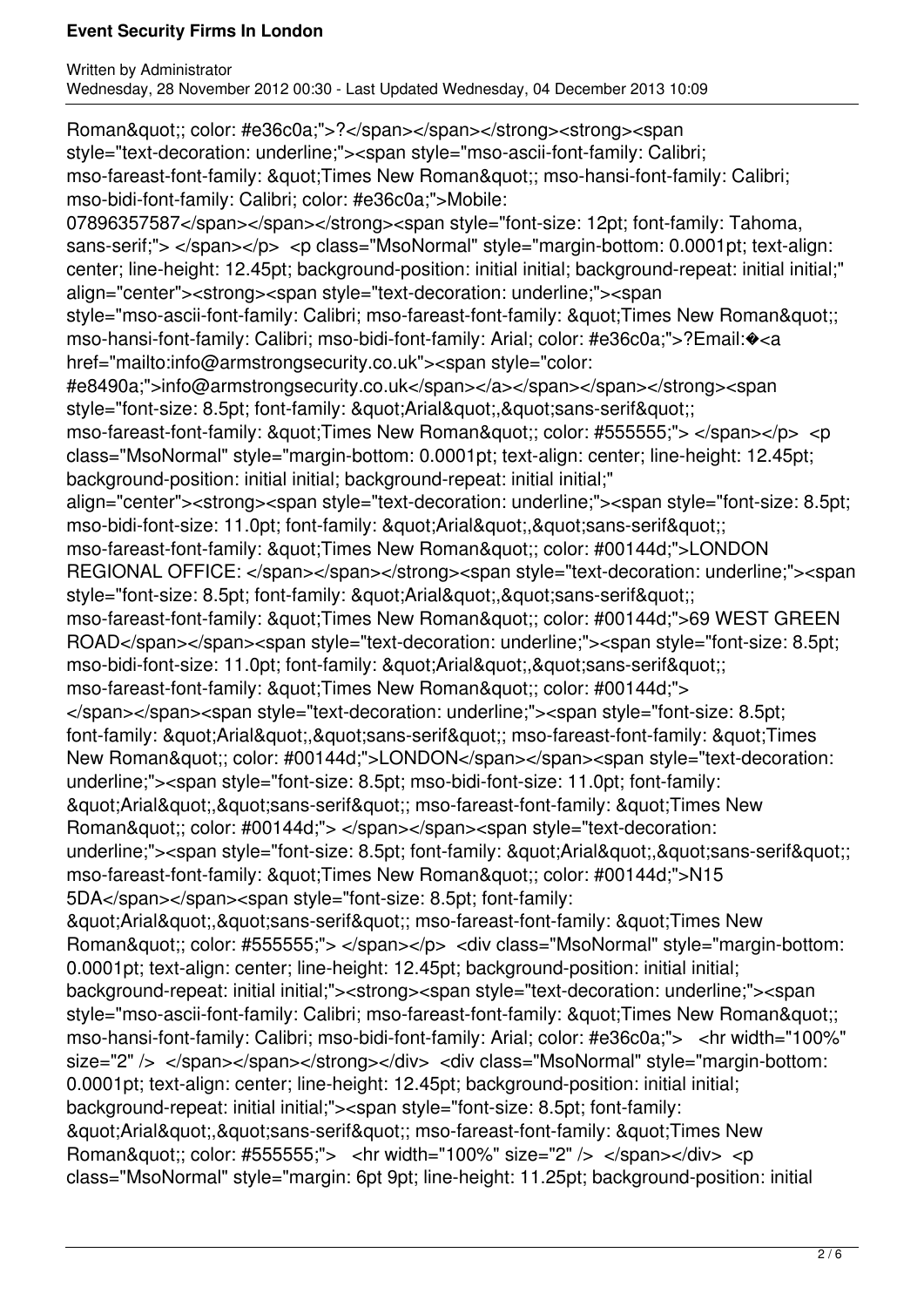initial; background-repeat: initial initial;"><span style="font-size: 8.5pt; font-family: & guot; Arial & guot;, & guot; sans-serif & guot;; mso-fareast-font-family: & guot; Times New Roman"; color: #555555;"> </span></p> <p class="MsoNormal" style="margin: 6pt 9pt; line-height: 11.85pt; background-position: initial initial; background-repeat: initial initial;"><span style="font-size: 10.5pt; font-family: "Arial","sans-serif"; mso-fareast-font-family: " Times New Roman"; color: #4e4e4e;">If you are looking for</span><strong><span style="font-size: 10.5pt; mso-bidi-font-size: 11.0pt; font-family: "Arial","sans-serif"; mso-fareast-font-family: "Times New Roman&quot:; color: #4e4e4e;"> <em>event security firms in london</em></span></strong><span style="font-size: 10.5pt; mso-bidi-font-size: 11.0pt; font-family: "Arial","sans-serif"; mso-fareast-font-family: "Times New Roman&quot:; color: #4e4e4e;"> </span><span style="font-size: 10.5pt; font-family: "Arial","sans-serif"; mso-fareast-font-family: "Times New Roman"; color: #4e4e4e;">to help you secure your upcoming event then you have to chose a specialist that best fits in the profile of your event. there are many event security firms in london but you will hardly find few who are specialist in the kind of event you are going to hold. Event security is a specialist task that requires risk assessment, planning, execution and contingency plan in case anything goes wrong.</span><span style="font-size: 8.5pt; font-family: & guot; Arial & quot;, & quot; sans-serif & quot;; mso-fareast-font-family: & quot; Times New Roman&quot:: color: #555555;"> </span></p> <p class="MsoNormal" style="margin: 6pt 9pt; line-height: 11.85pt; background-position: initial initial; background-repeat: initial initial;"><span style="font-size: 10.5pt; font-family: "Arial","sans-serif"; mso-fareast-font-family: & quot: Times New Roman & quot:: color: #4e4e4e; ">Make sure your event security provider is well aware of the locality and the kind of threat in that area and have ample experience in dealing with threats such as vandalism, theft, loss prevention, evacuation procedures and crowd management.</span><span style="font-size: 8.5pt; font-family: "Arial","sans-serif"; mso-fareast-font-family: "Times New Roman&quot:; color: #555555;"> </span></p> <p class="MsoNormal" style="margin: 6pt 9pt; line-height: 11.85pt; background-position: initial initial; background-repeat: initial initial;"><span style="font-size: 10.5pt; font-family: "Arial","sans-serif"; mso-fareast-font-family: &quot:Times New Roman&quot:; color: #4e4e4e;">Armstrong Security has a wealth of experience dealing with a variety of events ranging from securing big events such as Marathon and cycling events during Olympics but we also cover small events such as birthday parties, corporate gatherings, carnivals and movie production set</span><span style="font-size: 8.5pt; font-family: "Arial","sans-serif";  $mso-fareast-font-family: \&\text{quot:} Times New Roman\&\text{quot:}; color: #555555;">$ class="MsoNormal" style="margin: 6pt 0in; line-height: 12.45pt; background-position: initial initial; background-repeat: initial initial;"><span style="font-size: 8.5pt; font-family: & au ot: Arial & quot:, & quot: sans-serif & quot:; mso-fareast-font-family: & quot: Times New Roman"; color: #555555;"> </span></p> <p class="MsoNormal" style="margin: 6pt 9pt; line-height: 11.25pt; background-position: initial initial; background-repeat: initial initial;"><span style="font-size: 10.5pt; font-family: &quot:Arial&quot:.&quot:sans-serif&quot:: mso-fareast-font-family: "Times New Roman"; color: #4e4e4e;">If you are looking for </span><strong><em><span style="font-size: 10.5pt; mso-bidi-font-size: 11.0pt; font-family: & guot; Arial & guot;, & guot; sans-serif & guot;; mso-fareast-font-family: & guot; Times New Roman"; color: #4e4e4e;">event security firms in london</span></em></strong><span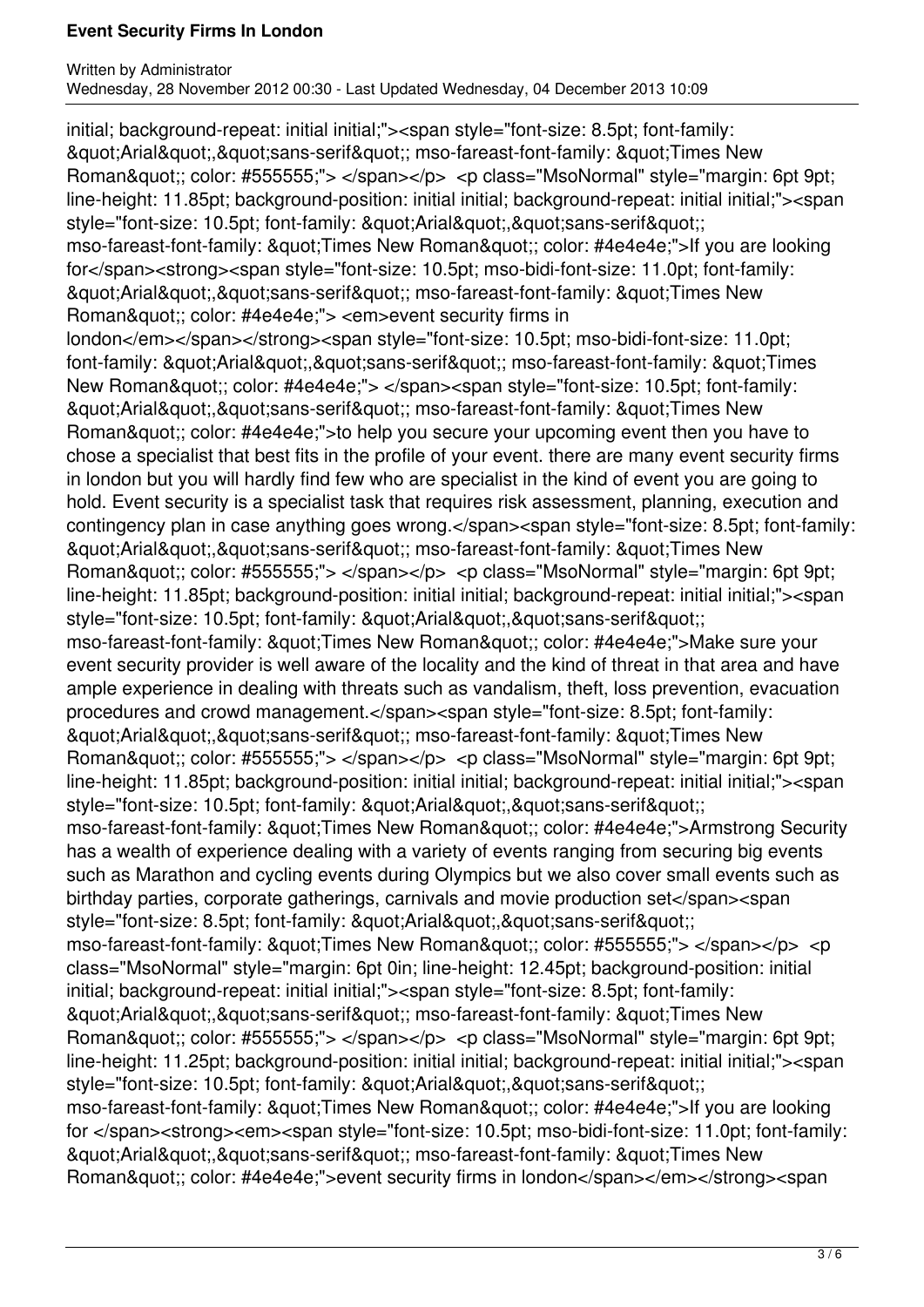style="font-size: 10.5pt; mso-bidi-font-size: 11.0pt; font-family: & guot; Arial & guot;, & guot; sans-serif & guot;; mso-fareast-font-family: & guot; Times New Roman"; color: #4e4e4e;"> </span><span style="font-size: 10.5pt; font-family: & auot: Arial & quot:, & quot: sans-serif & quot:; mso-fareast-font-family: & quot: Times New Roman"; color: #4e4e4e;">especially the one that provides bespoke, economical and highly�professional event security firms in london</span><span style="font-size: 10.5pt; mso-bidi-font-size: 11.0pt; font-family: &quot:Arial&quot:. &quot:sans-serif&quot:: mso-fareast-font-family: " Times New Roman"; color: #4e4e4e;"> </span><span style="font-size: 10.5pt; font-family: &quot:Arial&quot:.&quot:sans-serif&quot:: mso-fareast-font-family: " Times New Roman"; color: #4e4e4e;">and the Home Counties then you can take benefit of using our Services in</span><span style="font-size: 10.5pt; mso-bidi-font-size: 11.0pt; font-family: &quot:Arial&quot:.&quot:sans-serif&quot:: mso-fareast-font-family: &quot:Times New Roman&quot:: color: #4e4e4e;"> </span><span style="font-size: 10.5pt; font-family: "Arial","sans-serif"; mso-fareast-font-family: &quot:Times New Roman&quot:; color: #4e4e4e;">London and We will be happy to delight you with our amazing service and rates.</span><span style="font-size: 8.5pt; font-family: "Arial","sans-serif"; mso-fareast-font-family: &quot;Times New Roman&quot;; color: #555555;"> </span></p> <p class="MsoNormal" style="margin: 6pt 9pt; line-height: 11.25pt; background-position: initial initial; background-repeat: initial initial;"><span style="font-size: 10.5pt; font-family: "Arial","sans-serif"; mso-fareast-font-family: "Times New Roman"; color: #4e4e4e;">We are one of the most flexible and reliable provider of�event Security services</span><span style="font-size: 10.5pt; mso-bidi-font-size: 11.0pt; font-family: & guot; Arial & guot;, & guot; sans-serif & guot;; mso-fareast-font-family: & guot; Times New Roman&quot:; color: #4e4e4e;"> </span><span style="font-size: 10.5pt; font-family: & guot; Arial & guot;, & guot; sans-serif & guot;; mso-fareast-font-family: & guot; Times New Roman"; color: #4e4e4e;">and We can supply staff at short notice at just  $*14.95$  per hour making us the most competitive</span><span style="font-size: 10.5pt; mso-bidi-font-size: 11.0pt; font-family: "Arial","sans-serif"; mso-fareast-font-family: & guot; Times New Roman & guot;; color: #4e4e4e;"> < strong > event security firms in london.</strong></span></p> <p class="MsoNormal" style="margin: 6pt 9pt; line-height: 11.25pt; background-position: initial initial; background-repeat: initial initial;"><span style="font-size: 10.5pt; font-family: &quot:Arial&quot:.&quot:sans-serif&quot:: mso-fareast-font-family: &quot:Times New Roman&quot:; color: #4e4e4e;">Whether you need our services</span><strong><em><span style="font-size: 10.5pt; mso-bidi-font-size: 11.0pt; font-family: &quot:Arial&quot:.&quot:sans-serif&quot:; mso-fareast-font-family: &quot:Times New Roman"; color: #4e4e4e;"> </span></em></strong><span style="font-size: 10.5pt; font-family: "Arial","sans-serif"; mso-fareast-font-family: "Times New Roman&quot:; color: #4e4e4e;">for one day or night, a weekend or for a long period, you still pay the flat rate for event security guards. We are a 24 hour a day, 7 day a week security company�providing standard and emergency event security guards cover throughout the city and surrounding Home Counties.</span></p> <p class="MsoNormal" style="margin: 6pt 9pt; line-height: 11.25pt; background-position: initial initial; background-repeat: initial initial;"><span style="font-size: 10.5pt; font-family: &quot:Arial&quot:.&quot:sans-serif&quot:: mso-fareast-font-family: "Times New Roman"; color: #4e4e4e;">We supply only the most highly experienced, fully SIA licensed staff who meet British Standards BS7499 &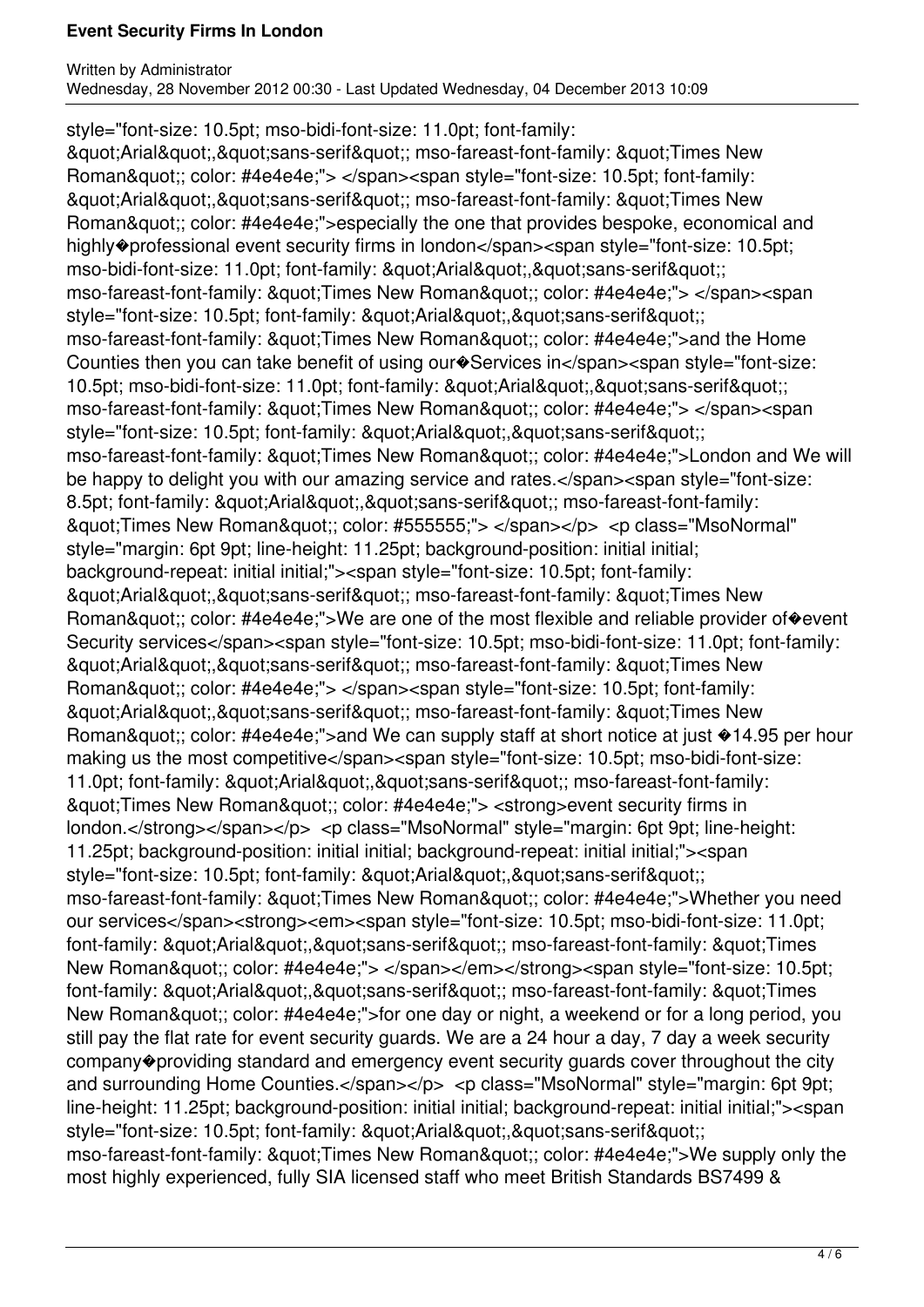BS7858.</span></p> <p class="MsoNormal" style="margin: 6pt 9pt; line-height: 11.25pt; background-position: initial initial; background-repeat: initial initial;"><span style="font-size: 10.5pt; font-family: "Arial","sans-serif"; mso-fareast-font-family: &quot;Times New Roman&quot;; color: #4e4e4e;">Our </span><em><span style="font-size: 10.5pt; mso-bidi-font-size: 11.0pt; font-family: "Arial","sans-serif"; mso-fareast-font-family: " Times New Roman"; color: #4e4e4e; mso-bidi-font-weight: bold;">Event Security staff<strong></strong></span></em><span style="font-size: 10.5pt; mso-bidi-font-size: 11.0pt; font-family: "Arial","sans-serif"; mso-fareast-font-family: &quot:Times New Roman&quot:: color: #4e4e4e;"> </span><span style="font-size: 10.5pt; font-family: &quot:Arial&quot:.&quot:sans-serif&quot:: mso-fareast-font-family: " Times New Roman"; color: #4e4e4e; ">are second to none at the moment, perhaps we are among the top rated affordable and cheapest security guards in</span><span style="font-size: 10.5pt; mso-bidi-font-size: 11.0pt; font-family: & guot; Arial & guot;, & guot; sans-serif & guot;; mso-fareast-font-family: & guot; Times New Roman&quot:; color: #4e4e4e;"> </span><span style="font-size: 10.5pt; font-family: "Arial","sans-serif"; mso-fareast-font-family: "Times New Roman"; color: #4e4e4e;">London.</span></p> <p class="MsoNormal" style="margin: 6pt 9pt; line-height: 11.25pt; background-position: initial initial; background-repeat: initial initial;"><span style="font-size: 10.5pt; font-family: &quot:Arial&quot:.&quot:sans-serif&quot:: mso-fareast-font-family: " Times New Roman"; color: #4e4e4e;">We also provide Concert Security services in</span><span style="font-size: 10.5pt; mso-bidi-font-size: 11.0pt; font-family: "Arial","sans-serif"; mso-fareast-font-family: "Times New Roman&quot:; color: #4e4e4e;"> </span><span style="font-size: 10.5pt; font-family: & guot; Arial & guot;, & guot; sans-serif & guot;; mso-fareast-font-family: & guot; Times New Roman&quot:; color: #4e4e4e;">London, exhibition security and festival security inLondon.</span></p> <p class="MsoNormal" style="margin: 6pt 9pt; line-height: 11.25pt; background-position: initial initial; background-repeat: initial initial;"><span style="font-size: 10.5pt; font-family: &quot:Arial&quot:.&quot:sans-serif&quot:; mso-fareast-font-family: & auot; Times New Roman & quot;; color: #4e4e4e; ">Please do not hesitate to contact Our contracts manager Mr. Gill at </span><span style="font-size: 10.5pt; mso-bidi-font-size: 11.0pt; font-family: "Arial","sans-serif"; mso-fareast-font-family: "Times New Roman"; color: #4e4e4e;"> </span><strong><span style="text-decoration: underline;"><span style="font-family: &quot:Arial&quot:.&quot:sans-serif&quot:: mso-fareast-font-family: &quot:Times New Roman&quot:; color: #e36c0a;">?</span></span></strong><strong><span style="text-decoration: underline;"><span style="mso-ascii-font-family: Calibri; mso-fareast-font-family: " Times New Roman"; mso-hansi-font-family: Calibri; mso-bidi-font-family: Calibri; color: #e36c0a;">Phone: 02084322236</span></span></strong><strong><span style="text-decoration: underline;"><span style="mso-ascii-font-family: Calibri; mso-fareast-font-family: &quot;Times New Roman"; mso-hansi-font-family: Calibri; mso-bidi-font-family: Arial; color: #e36c0a;"> </span></span></strong><span style="font-size: 10.5pt; font-family:  $&$ auot:Arial&quot:.&quot:sans-serif&quot:: mso-fareast-font-family: &quot:Times New Roman"; color: #4e4e4e;">to should you be looking to</span><span style="font-size: 10.5pt; mso-bidi-font-size: 11.0pt; font-family: &quot:Arial&quot:.&quot:sans-serif&quot:: mso-fareast-font-family: " Times New Roman"; color: #4e4e4e;"> <em>hire event security staff in London</em> </span><span style="font-size: 10.5pt; font-family: